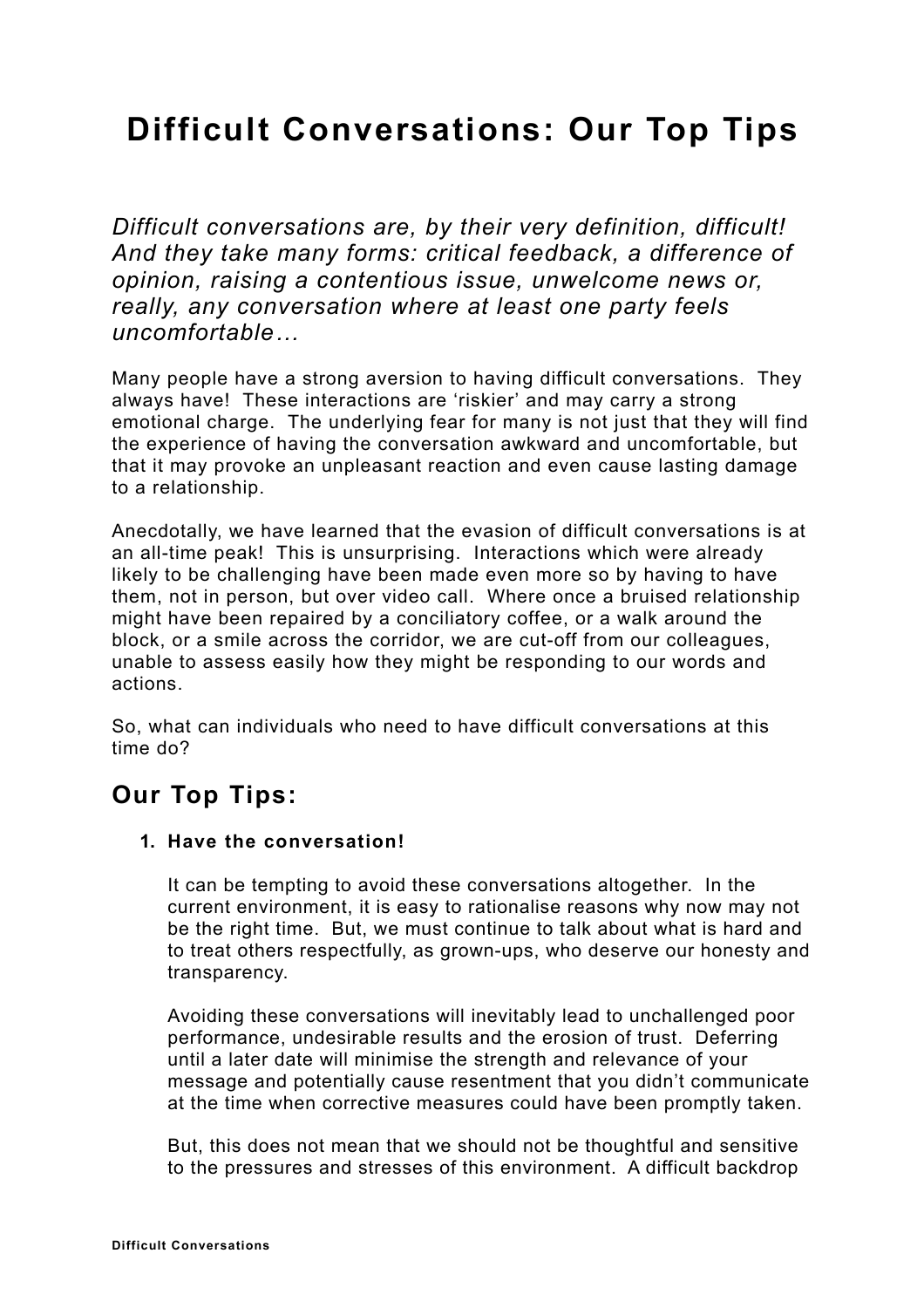for a difficult conversation just means we must take more time and care in planning our conversation, not abandoning it entirely.

#### **2. Register your discomfort and plan accordingly**

If you are feeling uncomfortable about having a conversation, you usually have good reason to! Listen to your discomfort and take it as a cue that you will need to invest time and energy in making sure you do this well. Do not try and wing it!

(Conversely, if you know on an intellectual level that a conversation is likely to be challenging for the other party and yet you are not feeling nervous about it, consider whether maybe you should be….Have you considered what the impact of your words is likely to be on the other party? How might this play out over the longer term? Perhaps consider whether some more work on your side is warranted…).

#### **3. Give notice**

Delivering a difficult message with no forewarning may feel like an ambush. Consider providing some notice. This can be a simple phone or video call which sets the topic in context and conveys the tone you want to set.

*e.g.* "*We need to have a conversation about X so I am going to find some time in both our diaries to do this."* 

This gives the other party some time to consider the topic in advance of your conversation and means that it will be 'top of mind' when you meet. It sets your difficult conversation in the sphere of an issue to be solved together as opposed to a random 'attack' from one to another.

#### **4. Cut the small talk**

A common – but misguided – approach to starting a tricky conversation is to bulk out the front-end with small talk and niceties before switching to the meat of the message.

In our experience this is a risky strategy. The person you are talking to is likely to take a very mixed message from the interaction. *"They started off casual and friendly, but then said this very critical thing, where do I stand with them?"*

At its heart, it is not a particularly humane approach, salving our own discomfort or conscience with superficial small talk before delivering a killer blow!

An alternative could be this: call it what it is – a difficult conversation. And then get on with it.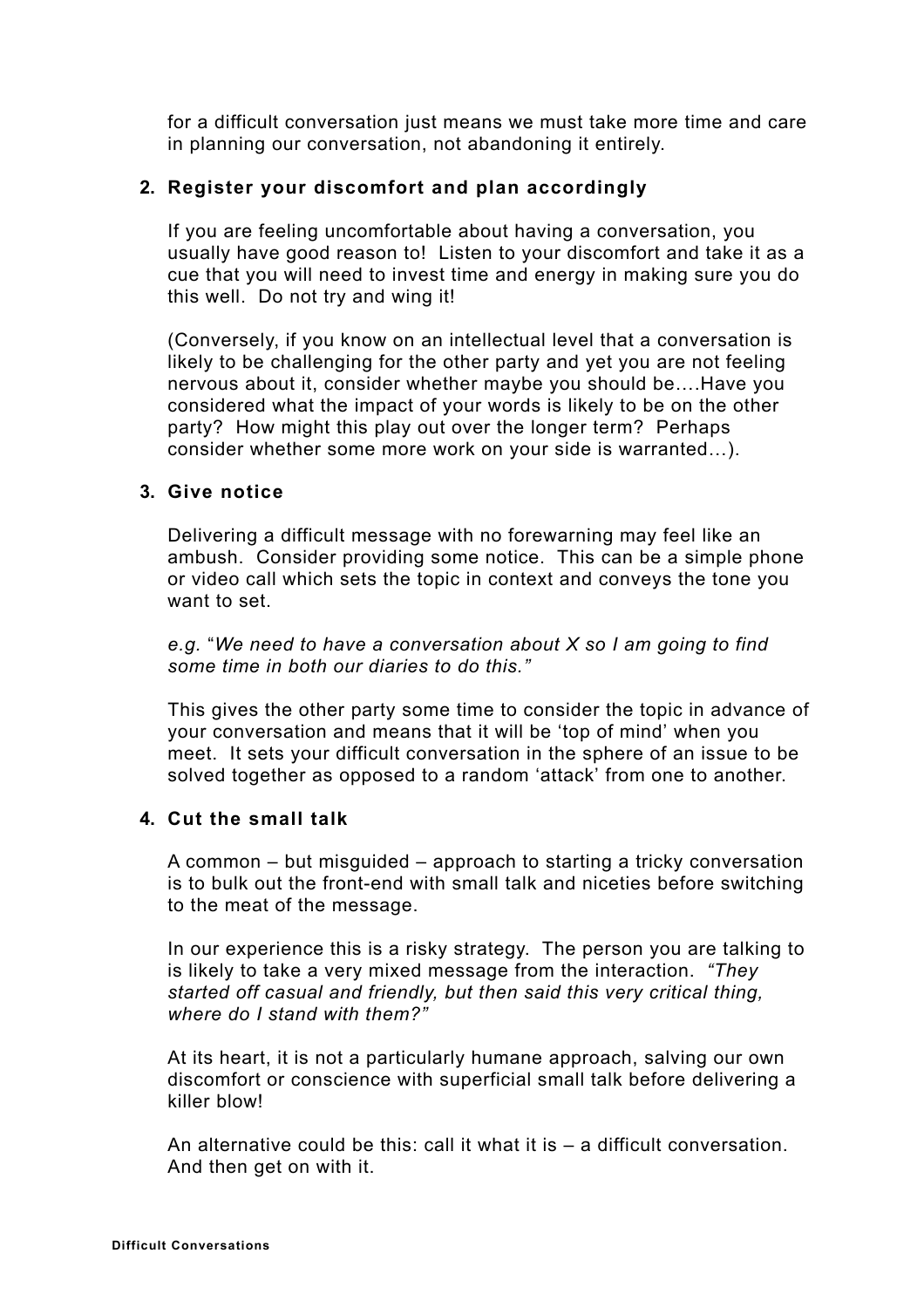"*This is likely to be a difficult conversation for us both, which is why I wanted to find some dedicated time to have it….."* 

#### **5. Planning and structuring your message – aim for concision and clarity**

Plan your messages well to ensure they are concise and clear. Your objective is not necessarily to be agreed with, but to be clearly understood.

Structure is your friend – it will help you to keep clear, even if you feel nervous. It will also help the other party to understand the message you are delivering.

We would advocate structuring any important message using a clear, 3 step process –

**Situation** = what is the specific incident, event or issue that is under discussion? This has to be where you start so that the other party can focus their attention on this specific item. This will lend your message credibility as opposed to talking in generalities which the other party may not recognise.

**Impact** = what is the impact of this? On a task, reputation, relationship….? It needs to be clear why this discussion *matters*.

**Modification** = what should be done differently? What are your expectations of what should happen next?

#### **6. Stay with it, even if it's hard**

While we can plan carefully what we will say and do in these conversations, we cannot fully plan for the response we might receive on the other side.

The other party may get angry or upset. The temptation in this event may be to bring the conversation to a swift close at this point. We would recommend instead, allowing space for that reaction and acknowledging it. *"I can see that you feel strongly about this. Would you like to take a moment? When you are ready, please tell me more if you would".*

Give the individual space to gather themselves, allow them to be upset or angry and switch from talking to listening carefully to what they have to say.